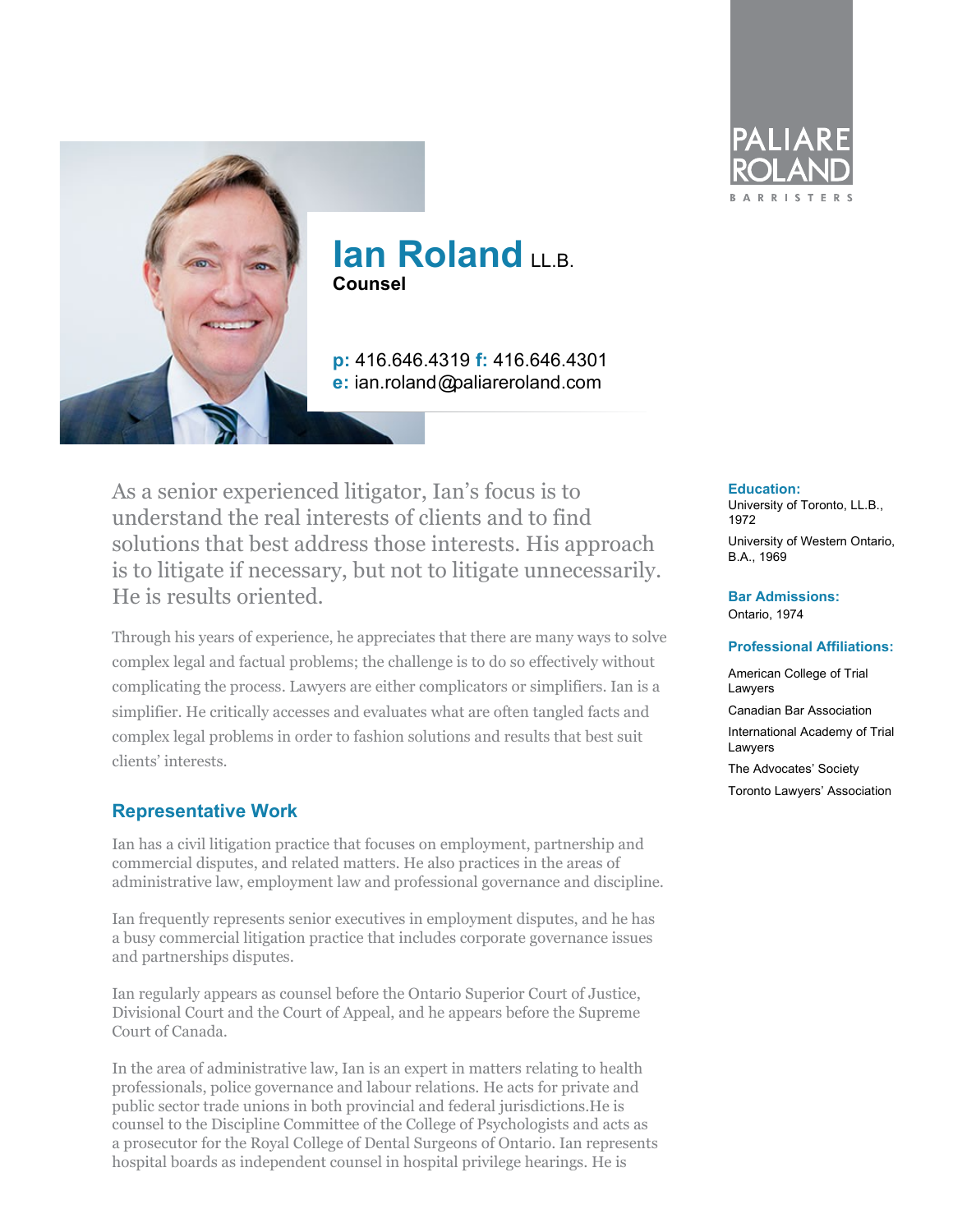# **Ian Roland LLB. Counsel**

### **p:** 416.646.4319 **f:** 416.646.4301 **e:** ian.roland@paliareroland.com

general counsel to the Police Association of Ontario, and the Canadian Police Association, and is special counsel to the Ontario Provincial Police Association. Ian also acts for numerous other police associations.

During his more than 38 years of practice, Ian has acted as counsel at numerous public inquiries, including the Mackenzie Valley Pipeline Inquiry, the Lysyk Inquiry, the Hospital for Sick Kids Inquiry into baby deaths, the Guy Morin Inquiry, the Walkerton Inquiry, and the Ipperwash Inquiry.

#### **Awards and Honours**

- *•* Repeatedly recognized in the *Canadian Legal Lexpert Directory: Consistently Recommended* – Employment Law – Employee *Consistently Recommended* – Labour Relations - Labour
- Featured in Lexpert®/American Lawyer Guide to the Leading 500 Lawyers in Canada *•*
- *•* Ranked by *Chambers Canada 2019* in Employment & Labour: Labour for Unions Ontario
- *•* Listed in *Best Lawyers® Lawyer of the Year*, 2018, 2015
- *•* Listed in *Best Lawyers®* in Canada in Public and Administrative Law, Corporate Commercial Litigation and Labour and Employment Law, since 2006
- *•* Queen's 2002 Golden Jubilee Medal for community service

#### **Community Involvement**

WoodGreen Foundation, Board Member *•*

### **Publications/Presentations**

Ian has written and presented extensively on civil litigation, administrative law, professional governance and discipline, and employment labour law at continuing education programs of the Law Society of Upper Canada and the Advocates Society.

Ian has been Chair of an annual two day conference presented by the Police Association of Ontario for employment law, for over 20 years. At the annual conference he has presented papers on a host of topics including:

- *• "Disguised Discipline" of Police Officers What's the Remedy?;*
- *• "Privilege" Communications between Union Representatives and Union Members;*
- *• Agreements with Chiefs of Police concerning discipline are they enforceable?;*
- *• Appeals of Police Discipline*
- *• Decriminalizing Police Discipline in Ontario;*
- *• Legal Indemnification for Costs and Damage Awards;*
- *• Legal issues arising from Secondary Employment;*
- *• Police Public Complaints a case review;*